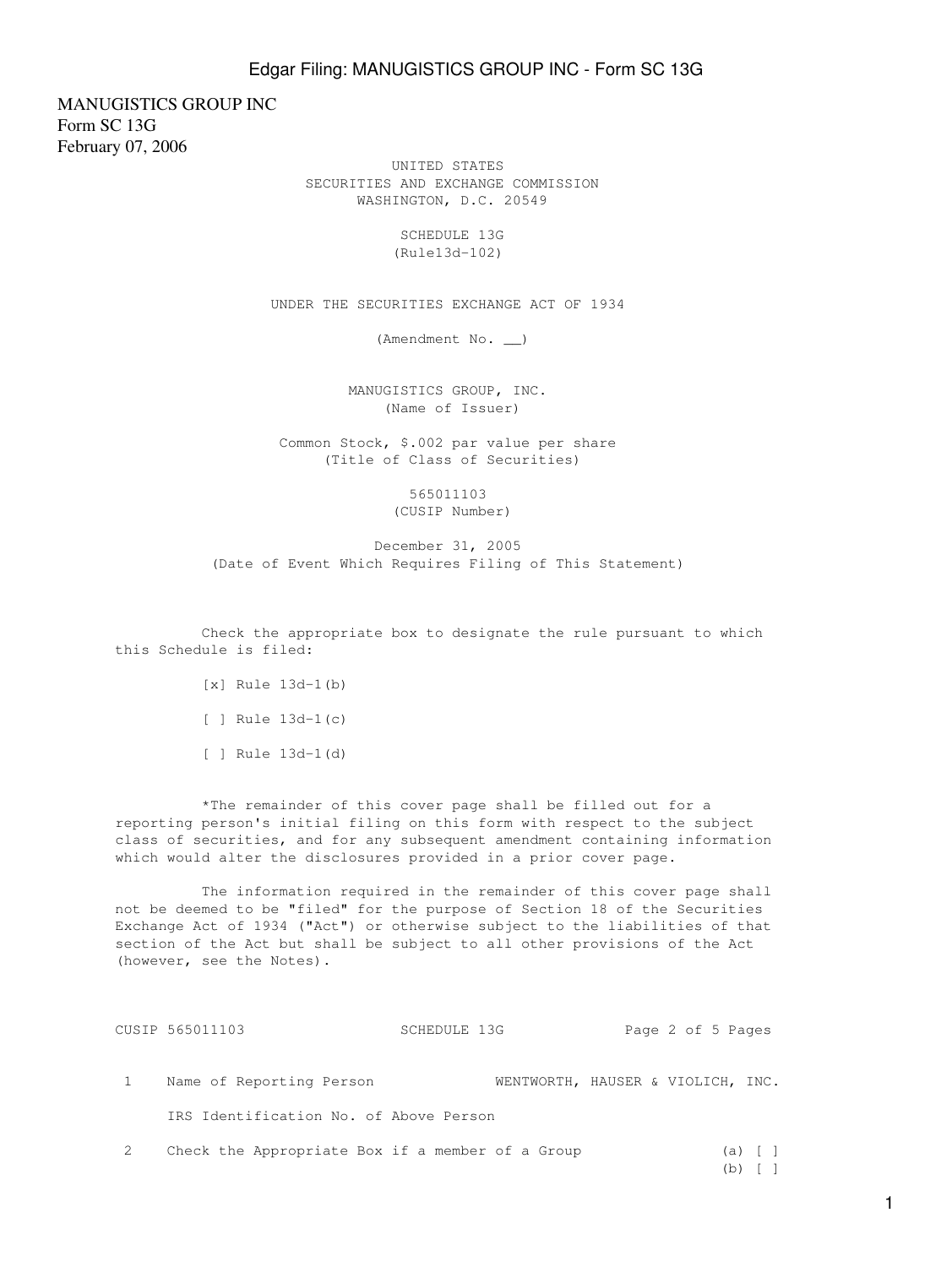## Edgar Filing: MANUGISTICS GROUP INC - Form SC 13G

| 3       | SEC USE ONLY                        |                            |                                             |                                                                                                                        |                                   |
|---------|-------------------------------------|----------------------------|---------------------------------------------|------------------------------------------------------------------------------------------------------------------------|-----------------------------------|
| 4       |                                     |                            |                                             | Citizenship or Place of Organization                                                                                   | Washington, United States         |
|         |                                     | 5                          |                                             | Sole Voting Power                                                                                                      | $\mathbf{0}$                      |
|         | NUMBER OF<br>SHARES<br>BENEFICIALLY | 6                          |                                             | Shared Voting Power                                                                                                    | 5,472,466                         |
|         | OWNED BY EACH                       | 7                          |                                             | Sole Dispositive Power                                                                                                 | $\mathbf{0}$                      |
|         | REPORTING<br>PERSON WITH            | 8                          |                                             | Shared Dispositive Power                                                                                               | 5,472,466                         |
| 9       | Person                              |                            |                                             | Aggregate Amount Beneficially Owned by Each Reporting                                                                  | 5,472,466                         |
| 10      |                                     | Certain Shares             |                                             | Check Box if the Aggregate Amount in Row (9) Excludes                                                                  | $\begin{bmatrix} 1 \end{bmatrix}$ |
| 11      |                                     |                            |                                             | Percent of Class Represented by Amount in Row 9                                                                        | 6.5%                              |
| 12      |                                     | Type of Reporting Person   |                                             |                                                                                                                        | ΙA                                |
|         | CUSIP 565011103                     |                            |                                             | SCHEDULE 13G                                                                                                           | Page 3 of 5 Pages                 |
|         |                                     | Item 1(a). Name of Issuer. |                                             |                                                                                                                        |                                   |
|         |                                     |                            | Manugistics Group, Inc.                     |                                                                                                                        |                                   |
|         |                                     |                            |                                             | Item 1(b). Address of Issuer's Principal Executive Offices.                                                            |                                   |
|         |                                     |                            | 9715 Key West Avenue<br>Rockville, MD 20850 |                                                                                                                        |                                   |
|         |                                     |                            | Item 2(a). Name of Person Filing.           |                                                                                                                        |                                   |
|         |                                     |                            |                                             | Wentworth, Hauser & Violich, Inc. ("Wentworth")                                                                        |                                   |
|         |                                     |                            |                                             | Item 2(b). Address of Principal Business Office or, if none, Residence.                                                |                                   |
|         |                                     |                            | San Francisco, CA 94111                     | 353 Sacramento Street, Suite 600                                                                                       |                                   |
|         | Item $2(c)$ .                       | Citizenship.               |                                             |                                                                                                                        |                                   |
|         |                                     |                            | Washington, United States                   |                                                                                                                        |                                   |
|         | Item $2(d)$ .                       |                            | Title of Class of Securities.               |                                                                                                                        |                                   |
|         |                                     |                            |                                             | Common Stock, \$.002 par value per share                                                                               |                                   |
|         | Item $2(e)$ .                       | CUSIP Number.              |                                             |                                                                                                                        |                                   |
|         |                                     | 565011103                  |                                             |                                                                                                                        |                                   |
| Item 3. |                                     |                            | Type of Reporting Person.                   |                                                                                                                        |                                   |
|         |                                     |                            |                                             | If this statement is filed pursuant to Rule 13d-1(b) or<br>Rule 13d-2(b) or (c), check whether the person filing is a: |                                   |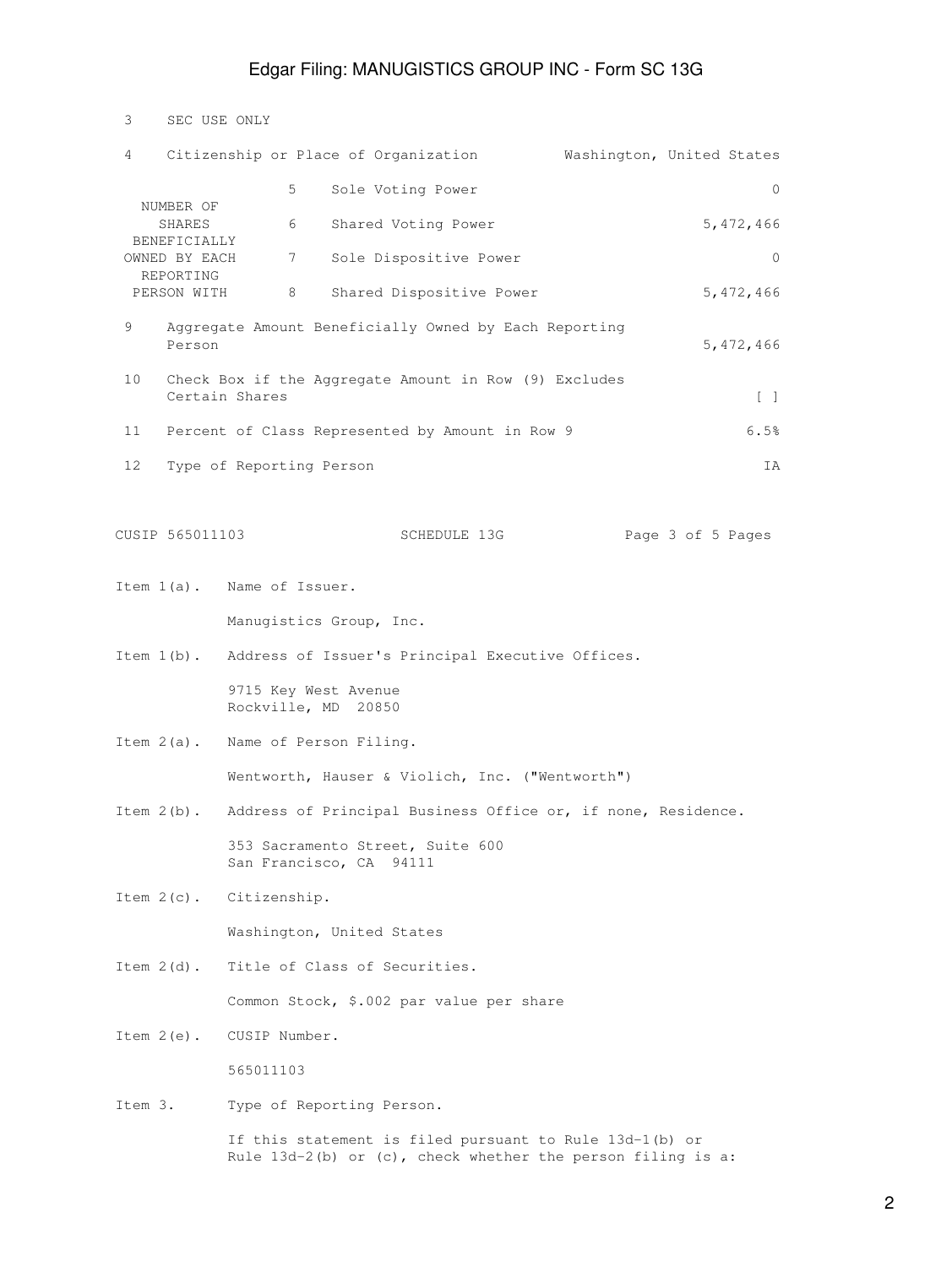## Edgar Filing: MANUGISTICS GROUP INC - Form SC 13G

- (a) [ ] Broker or dealer registered under section 15 of the Exchange Act.
- (b) [ ] Bank as defined in section 3(a)(6) of the Exchange Act.
- (c) [ ] Insurance company as defined in section 3(a)(19) of the Exchange Act.
- (d) [ ] Investment company registered under section 8 of the Investment Company Act of 1940.
- (e) [x] An investment adviser in accordance with Rule  $13d-1$  (b)  $(1)$   $(ii)$   $(E)$ ;
- (f) [ ] An employee benefit plan or endowment fund in accordance with Rule  $13d-1$ (b)(1)(ii)(F);

|  | CUSIP 565011103 | SCHEDULE 13G | Page 4 of 5 Pages |  |  |  |
|--|-----------------|--------------|-------------------|--|--|--|
|--|-----------------|--------------|-------------------|--|--|--|

- (g) [ ] A parent holding company or control person in accordance with Rule  $13d-1$ (b)(1)(ii)(G);
- (h) [ ] A savings association as defined in Section 3(b) of the Federal Deposit Insurance Act;
- (i) [ ] A church plan that is excluded from the definition of an investment company under section 3(c)(14) of the Investment Company Act of 1940;
- (j)  $[ ]$  Group, in accordance with Rule  $13d-1$ (b)(1)(ii)(J).

Item 4. Ownership.

 Reference is hereby made to Items 5-9 and 11 of page 2 of this Schedule 13G, which Items are incorporated by reference herein.

 Under the definition of "beneficial ownership" in Rule 13d-3 under the Securities Exchange Act of 1934, it is also possible that the individual directors, executive officers, and/or shareholders of Wentworth might be deemed the "beneficial owners" of some or all of the securities to which this Schedule relates in that they might be deemed to share the power to direct the voting or disposition of such securities. Neither the filing of this Schedule nor any of its contents shall be deemed to constitute an admission that any of such individuals is, for any purpose, the beneficial owner of any of the securities to which this Schedule relates, and such beneficial ownership is expressly disclaimed.

Item 5. Ownership of Five Percent or Less of a Class.

Not applicable.

Item 6. Ownership of More Than Five Percent on Behalf of Another Person.

 Wentworth is deemed to be the beneficial owner of the number of securities reflected in Items 5-9 and 11 of page 2 of this Schedule 13G pursuant to separate arrangements whereby Wentworth acts as investment adviser to certain persons. Each person for whom the reporting person acts